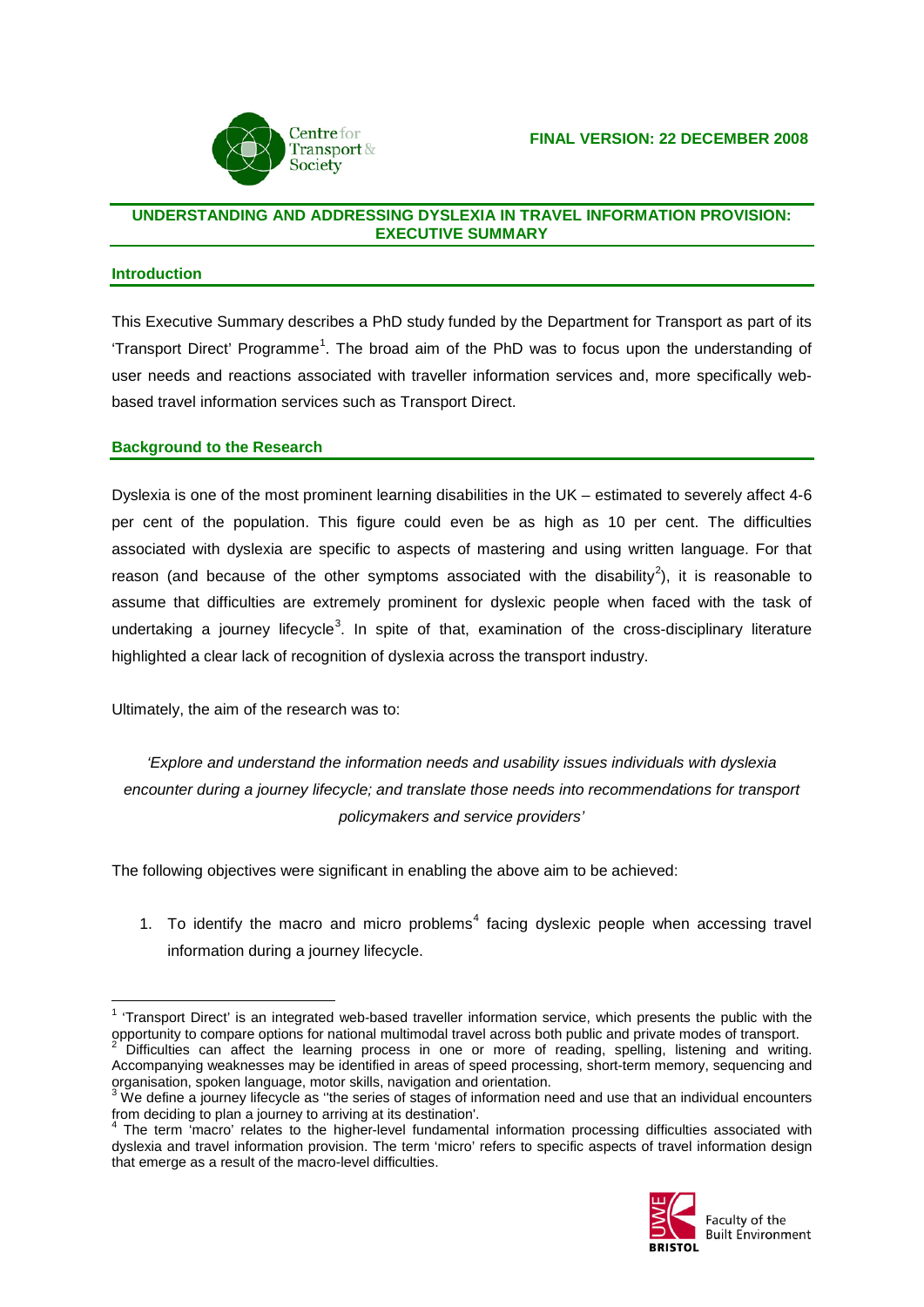- 2. To determine whether these problems are a consequence of poor provision of dyslexiafriendly information, the fundamental traits of dyslexia, or both.
- 3. To consider whether the problems are specific to dyslexia or have a far wider application to non-dyslexics, though perhaps felt more frequently and severely by dyslexic people.
- 4. To consider what interventions should be implemented by transport policymakers and service providers in order to address the needs of dyslexic people and assist them through the journey lifecycle.
- 5. To capture and convey the emotional and informational setting within which dyslexic travellers find themselves.

# **Key Findings and Conclusions**

At present there is a clear lack of recognition of dyslexia within the transport industry, particularly within travel information provision. There is a diverse range of disabled travellers in existence and a need to meet their travel information needs as far as possible. Yet the specific information needs of dyslexic people are being lost within a strategy which is based upon the needs of the majority of disabled people. Essentially, dyslexic people are facing limited travel horizons and mobility-related exclusion as a result. This provides important evidence that travel information providers need to ensure that priority is now given to addressing the specific needs of dyslexic people. As a key Government initiative, Transport Direct provides a particular opportunity to embrace the above recommendations and provide better travel information services for dyslexic people.

The transport industry needs to understand that the challenges faced by dyslexic people and the needs of these individuals are distinctly different because of their cognitive makeup. Furthermore, the cognitive demands placed upon these individuals are considerably higher than those placed upon non-dyslexics, which makes the practical difficulties more pronounced and persistent. The inextricable link that exists between dyslexia and stress will also make the challenges more significant. Crucially, travel information is seen as a key support mechanism across the entire journey lifecycle for dyslexic people and vital to managing the symptoms of dyslexia and psychological well-being.

# **Key Recommendations**

The table below outlines the key recommendations arising from the research, and to whom they are addressed.

| <b>RECOMMENDATION</b>                                                                                                                                                               | <b>ADDRESSEE</b> |
|-------------------------------------------------------------------------------------------------------------------------------------------------------------------------------------|------------------|
| Greater support for travellers with numerical   All travel information providers<br>processing weaknesses related to the 24-<br>hour clock                                          |                  |
| Allow the user to personalise information   All online travel information providers<br>presentation at the interface rather than via<br>browser settings (e.g. via a 'Textic'-style |                  |

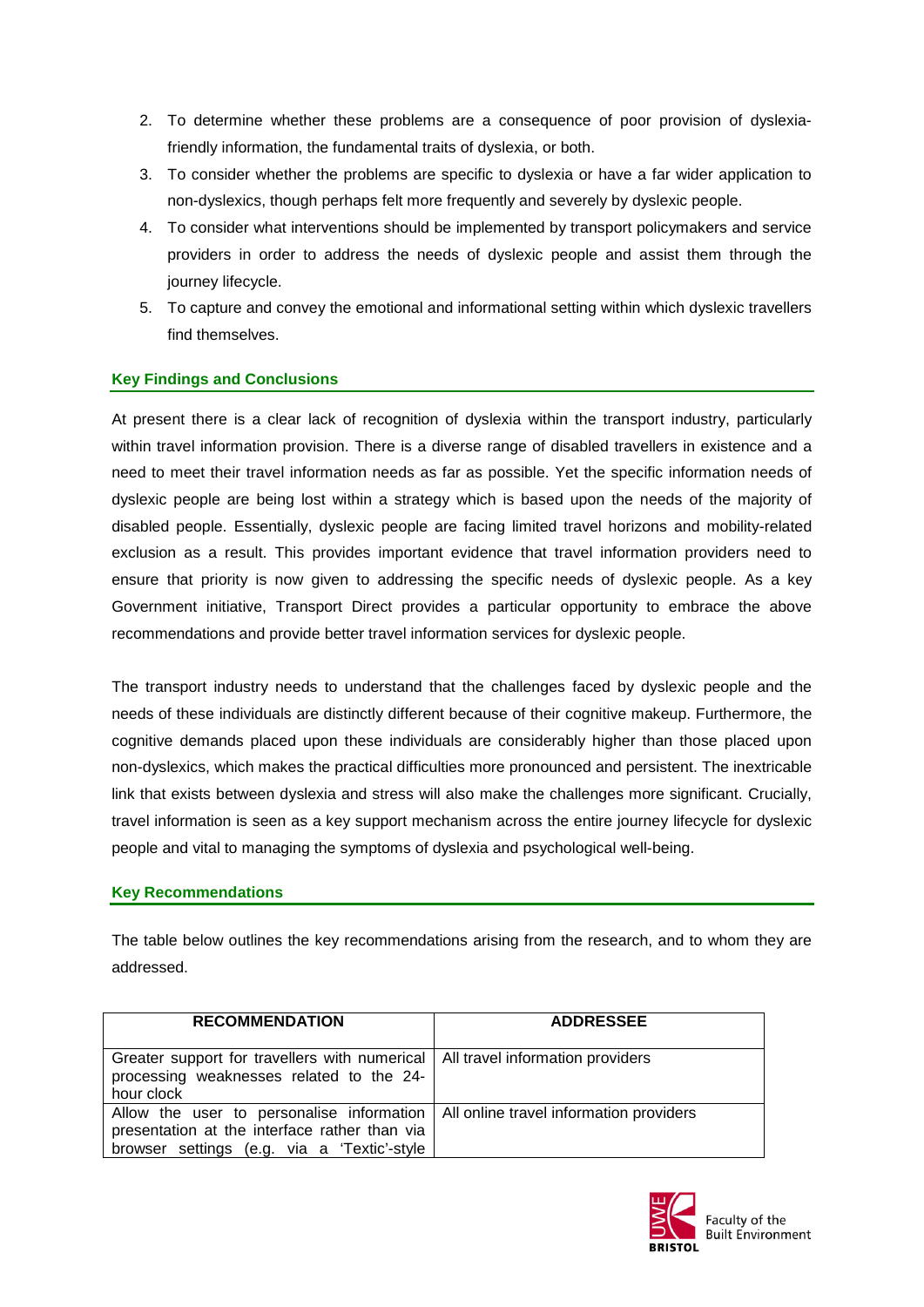| toolbar on the interface)                                                                                                                                                                                                    |                                                                                                                                 |
|------------------------------------------------------------------------------------------------------------------------------------------------------------------------------------------------------------------------------|---------------------------------------------------------------------------------------------------------------------------------|
| Greater support for user's with spelling<br>weaknesses                                                                                                                                                                       | All providers of online journey planning<br>services                                                                            |
| Review of end leg information provision                                                                                                                                                                                      | of online journey<br>All providers<br>planning<br>services                                                                      |
| Use of Virtual Reality to support pre-trip<br>journey planning (i.e. an online 'deluxe dry-<br>run' facility)                                                                                                                | of online journey planning<br>All providers<br>services                                                                         |
| Greater use of visual representations and<br>'contextual references' to support text-based<br>journey planning information                                                                                                   | All providers of pre-trip planning services,<br>particularly online providers                                                   |
| Accessibility testing with people with learning<br>disabilities, including a good-sized sample of<br>dyslexic people                                                                                                         | All<br>providers of online<br>unimodal<br>and<br>multimodal travel information services                                         |
| Implementation of a more pictorial and<br>schematic approach to presenting journey<br>information (e.g. the journey<br>'timeline'<br>provided by Transport Direct)                                                           | All<br>providers<br>of online<br>unimodal<br>and<br>multimodal travel information services                                      |
| Review of readability and usability of car<br>journey planning information                                                                                                                                                   | All providers of online and telephone-based<br>car journey planning services                                                    |
| Review of information provided for drivers<br>when delays occur                                                                                                                                                              | The Department for Transport, the Highways<br>Agency, providers of online and telephone-<br>based car journey planning services |
| Greater use of visual representations and<br>'contextual references' on maps, online and<br>offline                                                                                                                          | Providers of road maps and A to Z maps,<br>providers of online map-based information                                            |
| of<br>personalised<br>Provision<br>maps<br>to<br>personal journey<br>supplement<br>planning<br>information                                                                                                                   | Providers of online map-based information                                                                                       |
|                                                                                                                                                                                                                              |                                                                                                                                 |
| Review<br>usefulness and usability<br>of<br>of<br>information provided via mobile devices                                                                                                                                    | All travel information services providing (or<br>those with the potential to provide) mobile<br>services                        |
| Review of usefulness and usability of live<br>travel news                                                                                                                                                                    | All travel information services providing live<br>travel news                                                                   |
| Review<br>usefulness and usability<br>of<br>of<br>currently<br>information<br>provided<br>on-board<br>level<br>vehicles,<br>of<br>consistency<br>and<br>οf<br>provision<br>information<br>within<br>and<br>across<br>regions | All bus and train operators                                                                                                     |
| usefulness<br>Review<br>of<br>and<br>usability of<br>information currently provided at local bus<br>stops and railway stations, and level of<br>consistency of information provision within<br>and across regions            | All bus and train operators                                                                                                     |
| Access to a greyscale plan of the station<br>highlighting route to required platform, along<br>with the information provided in a bulleted list<br>of instructions                                                           | All train operators                                                                                                             |
| Access to a greyscale plan of the train<br>highlighting route to reserved seat                                                                                                                                               | All train operators                                                                                                             |
| Greater support for bus and coach users with<br>numerical<br>processing<br>weaknesses,<br>particularly in relation to front of vehicle<br>displays                                                                           | All providers of bus and coach services                                                                                         |
| Audible information provision at bus stops<br>and on-board<br>A designated member of staff available at                                                                                                                      | All bus operators                                                                                                               |

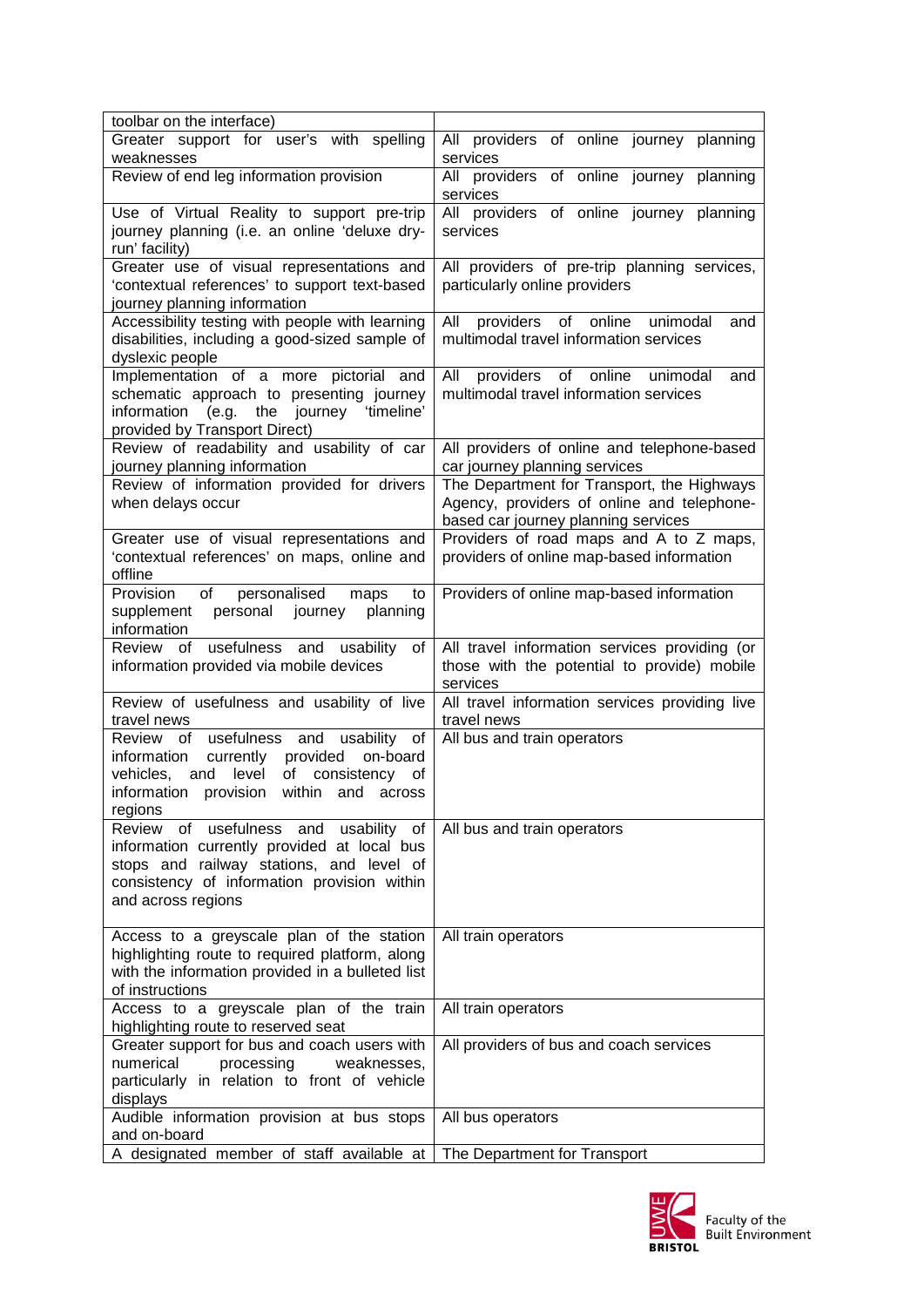| every mainline station trained to a good<br>standard in disability awareness, including<br>dyslexia awareness                                                                                                                           |                                                                                |
|-----------------------------------------------------------------------------------------------------------------------------------------------------------------------------------------------------------------------------------------|--------------------------------------------------------------------------------|
| Elocution training for ground-level staff and<br>telephone operators                                                                                                                                                                    | The Department for Transport                                                   |
| Increase access to fare information, online<br>and offline                                                                                                                                                                              | The Department for Transport                                                   |
| Ensure dyslexic people are included within<br>any future strategies related to Demand<br>Responsive Transport and Flexible Transport<br><b>Services</b>                                                                                 | The Department for Transport                                                   |
| Review of cost and availability of satellite<br>navigation systems to people with cognitive<br>disabilities such as dyslexia                                                                                                            | The Department for Transport                                                   |
| Stress management advice<br>and training<br>available to public transport and road users                                                                                                                                                | The Department for Transport                                                   |
| Create a comprehensive document for the<br>sector<br>providing<br>operational<br>transport<br>guidance on how to address the needs of<br>dyslexic people                                                                                | The Department for Transport                                                   |
| Adapt an existing online travel information<br>service (e.g. Transport Direct) to better suit<br>the needs of dyslexic people in order to<br>assess the effects upon mode choice,<br>behaviour and attitudes towards different<br>modes | The Department for Transport                                                   |
| Undertake quantitative-based research in<br>order to generalise the existing research<br>findings to dyslexic people outside of those<br>already studied                                                                                | The Department for Transport                                                   |
| Qualitative-based research involving dyslexic<br>people under the age of 18 and between 60-<br>75 who travel/have the potential to travel<br>independently                                                                              | The Department for Transport                                                   |
| Research<br>into<br>the<br>perceptions<br>and<br>interventions of transport sectors in other<br>countries, particularly Northern America and<br>the Nordic countries                                                                    | The Department for Transport                                                   |
| Ensure trees do not obscure road and bus<br>stop signage                                                                                                                                                                                | <b>Public Authorities</b>                                                      |
| Support for the 'Myguide' initiative outside<br>England                                                                                                                                                                                 | Northern<br>Scottish<br>Ireland,<br>Government,<br>National Assembly for Wales |

### **Importance of the Research**

The research synthesises the two previously disparate literatures of dyslexia and transport studies. By investigating the attitudes and aspirations of dyslexic people regarding travel information provision, a significant research deficiency has been addressed. The research effectively supports the drive towards greater recognition and awareness of dyslexia within the transport industry. In order to have a positive impact upon the travel behaviour of dyslexic people and their perceptions towards the transport industry, policymakers and service providers need to understand what it means to have dyslexia before they can address it within travel information provision. Travel information provision is